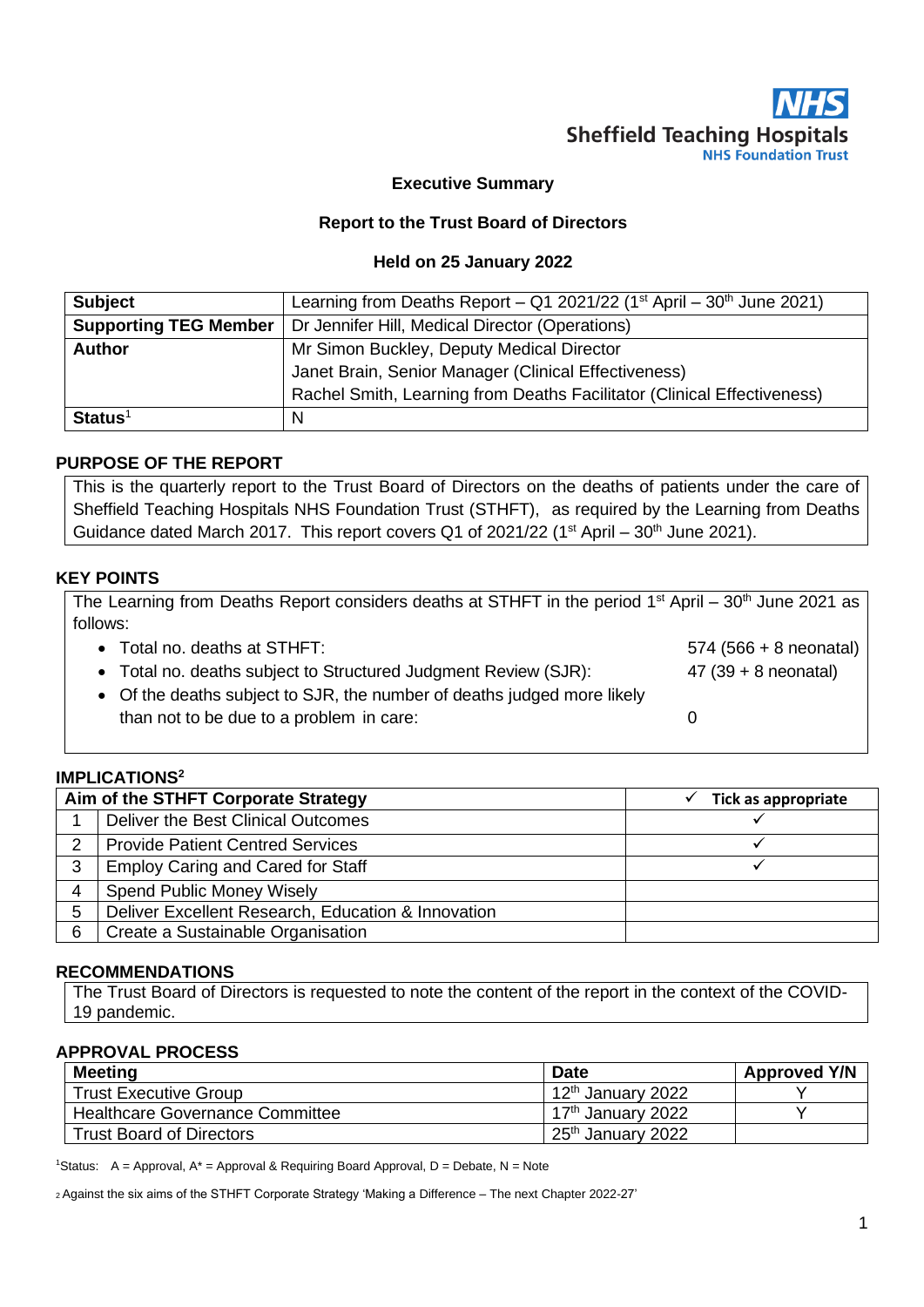# **Learning from Deaths Report**

**Q1 2021/22 (1 st April – 30th June 2021)**

## **1. Introduction**

This is the quarterly report to the Trust Board of Directors on deaths of patients under the care of STHFT as required by the National Guidance on Learning from Deaths (March 2017). The data are reported as agreed internally with the Trust Executive Group i.e. all deaths will be included six months from the end of a quarter, except HM Coroner referrals that are still in progress and will be reported at a later date.

The Structured Judgement Review (SJR) is a validated standardised method which scores the overall care given to deceased patients on a scale of one to five. It is the nationally accepted tool for the review of adult deaths in acute hospital care in England. Scores of one or two are low scores and are described as 'very poor' or 'poor' care respectively. Any case which receives a score of one or two from the SJR is further investigated to determine if the death was more likely than not due to a problem in care. Across all scores there are valuable learning opportunities for the organisation.

# **2. STHFT Medical Examiner System**

During Q1 of 2021-22 the 1.8 whole time equivalent Medical Examiner Officer (MEO) staffing was a shortfall from the recommended 2.9 whole time equivalents (WTE) advised by NHS England and NHS Improvement for a Trust with approximately 2,900 deaths. Recruitment of an additional 1.0 WTE MEO was completed in March 2021 (with a commencement date of July 2021). This report covers a period of optimal Medical Examiner ME staffing (1.05 WTE which includes 0.08 WTE to administer the SJR process).

Table 1 presents the number of adult deaths and reviews at STHFT during the period  $1<sup>st</sup>$  April – 30<sup>th</sup> June 2021. During this quarter, there has been reduction in the number of deaths (566) compared to Q1 in previous years (733 in 2020/21, 672 in 2019/20, 650 in 2018/19 and 667 in 2017/18). 566/566 (100%) received a ME review.

### **3. Learning from Deaths Cases Reviewed**

Eight neonatal deaths have been subject to a separate, established mortality review process in the Jessop Wing which, for the purposes of this report, will be referred to as SJR. Information on neonatal review in Q1 2021/22 is included in a separate report quarterly to the Trust Executive Group.

39 of 566 (6.9%) adult and eight of eight (100%) neonatal deaths occurring in Q1 have been subject to SJR (Table 1). One adult case is still awaiting a first review due to the availability of case notes and one is awaiting arbitration to agree the final overall score.

Although the pressures of COVID-19 had impacted the capacity of the SJR Expert Group over previous quarters, a plan put in place in October 2021 has addressed the backlog of cases.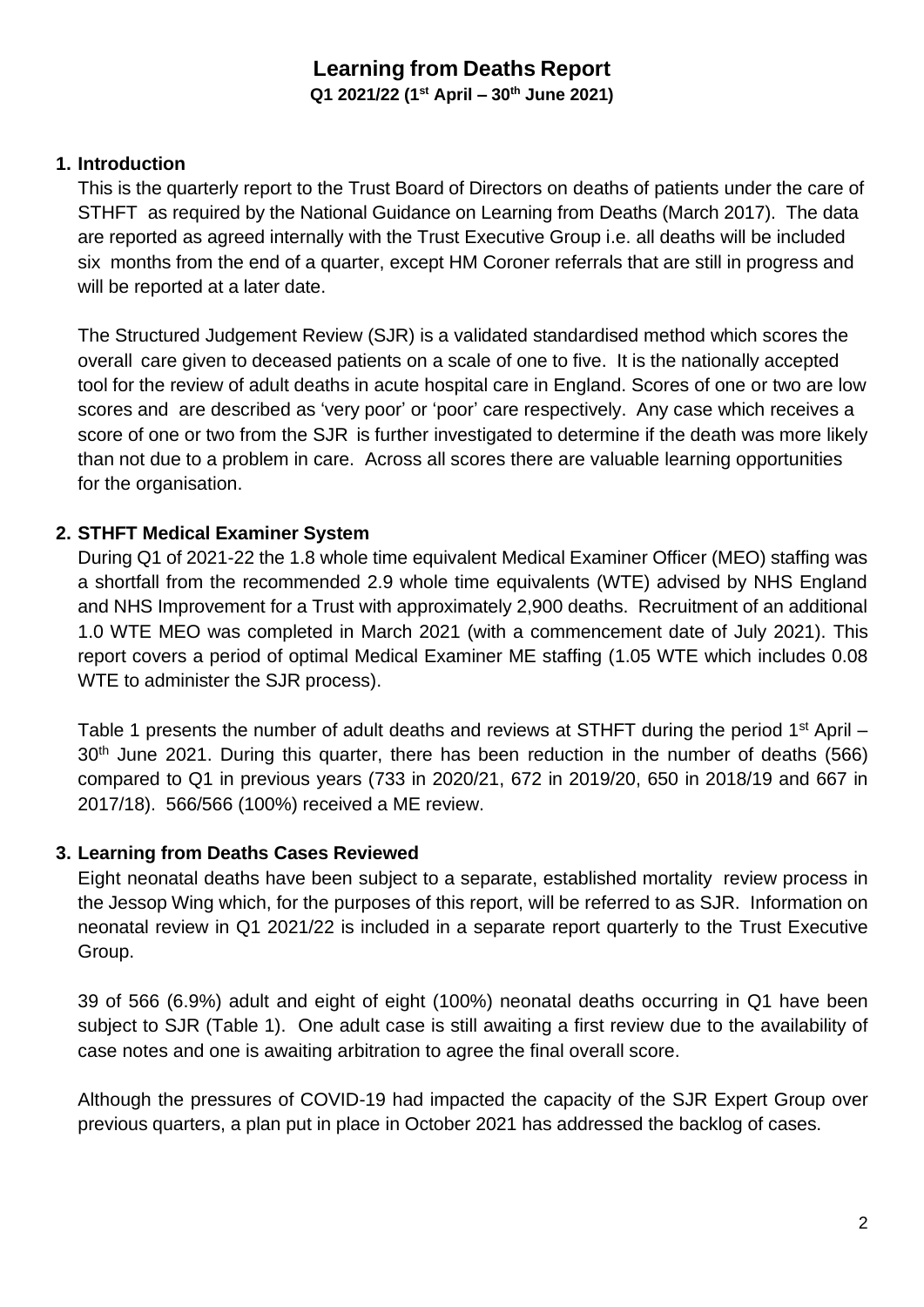### **Table 1: Quarterly breakdown of adult reviews**

|                                                                                                        | $1^{st}$ Apr - $30^{th}$ Jun 2021<br>(Q1) |
|--------------------------------------------------------------------------------------------------------|-------------------------------------------|
| Total number of adult deaths at STHFT                                                                  | 566                                       |
| No. of adult deaths subject to an ME review                                                            | 566                                       |
| No. SJRs completed                                                                                     | 39                                        |
| No. SJRs score <3 (poor care)                                                                          |                                           |
| Of the deaths subject to SJR, no. deaths judged more likely<br>than not to be due to a problem in care |                                           |

Table 2 shows the number of adult cases within the mandatory categories of referrals for SJR (41). 39 SJR's were completed, one is awaiting first review and one is awaiting arbitration.

**Table 2: Mandatory categories of SJR referrals**

|                                                                                                                 | $1^{st}$ Apr - $30^{th}$ Jun 2021<br>(Q1) |
|-----------------------------------------------------------------------------------------------------------------|-------------------------------------------|
| Bereaved families and carers, or staff, have raised significant<br>concerns about the quality of care provision | 0                                         |
| Learning disabilities or with severe mental illness                                                             | 15                                        |
| Learning will inform the provider's existing or planned<br>improvement work                                     | 8                                         |
| Not expected to die (e.g. in relevant elective procedures)                                                      | 15                                        |
| Service specialty, particular diagnosis or treatment group<br>where an 'alarm' has been raised, i.e. COVID-19   | 3                                         |
| <b>Total referrals</b>                                                                                          | 41                                        |

In this quarter, 88 adult cases were notified to the coroner after scrutiny by a ME and taken for investigation. It should be noted that there are many statutory reasons to refer a case for coronial inquiry which are often not related to concerns about care.

Of the 39 completed adult SJR cases, eight were deaths of patients with a learning disability and seven were deaths of patients with a serious mental illness. All 15 cases scored three or greater (good care). No cases relating to patients with learning disabilities or severe mental illness are still awaiting a first review. Of the deaths subject to SJR during this period (39), the number of deaths judged more likely than not to be due to a problem in care is zero.

# **4. Distribution of Scores**

Of the 39 adult SJRs completed, one (2.6%) had a score of less than three, which remained at that level when subject to a second review. This case has been referred back to the directorate for a response, including relevant clinical context, and will be discussed in the Mortality Governance Committee (MGC).

Figure 1 shows the distribution of SJR overall scores for the 35 completed SJRs.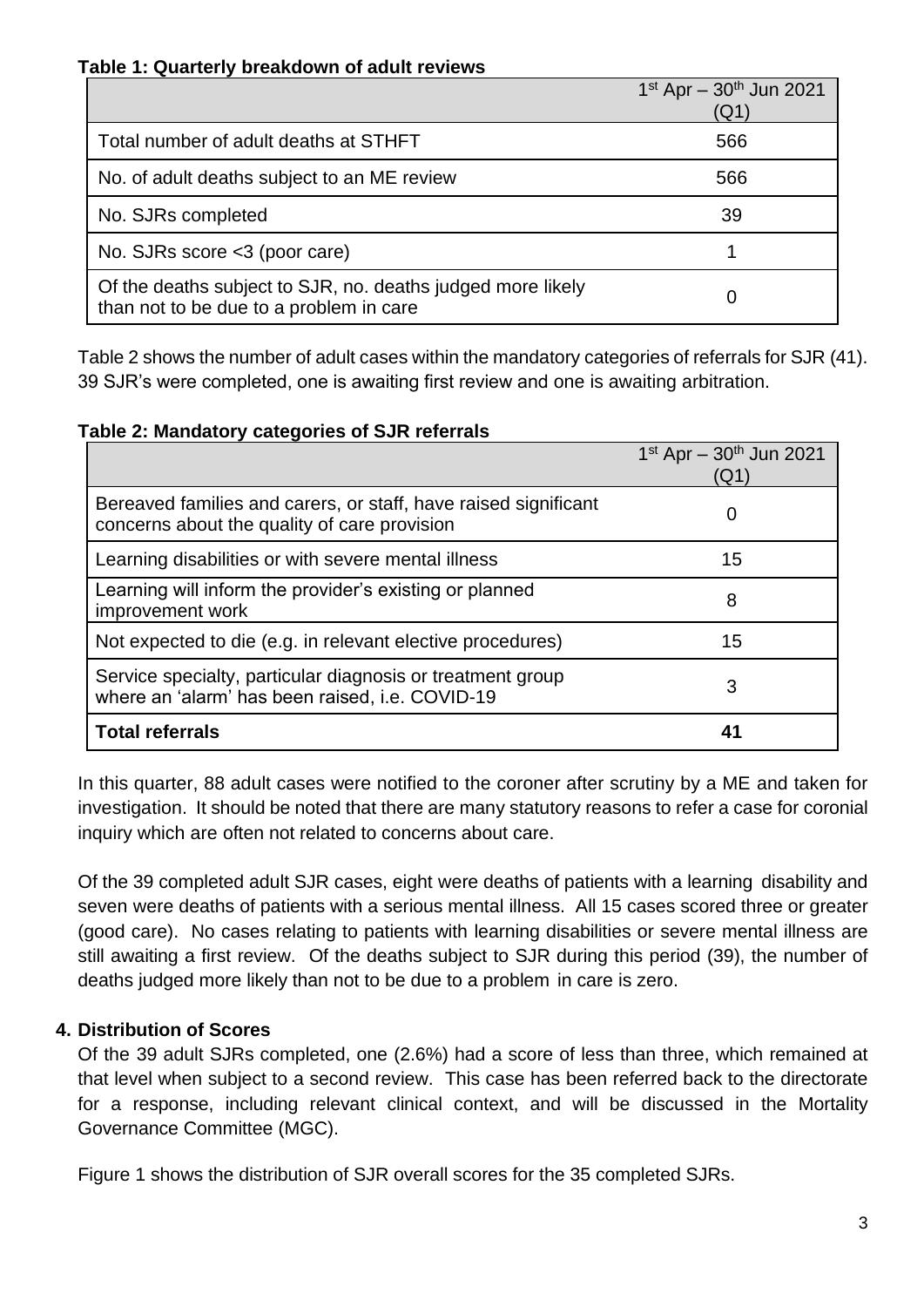

# **Figure 1: Distribution of SJR overall scores Q1 2021/22 (n=39)**

# **5. Cases Scoring Less than Three in Previous Quarters**

Five cases in the previous quarter and one case in the current quarter scored less than 3 with an overall outcome of 'poor care'. The key learning from these cases is described in section 6.

# **6. Learning and Actions from SJR scores less than three**

- a) Fluid balance and monitoring scheduled as Trust 'Safety Message of the Month' and local directorate education plan in place
- b) DNACPR awareness and communication a Trustwide audit has been undertaken to review the completion of DNACPR forms and the recording of discussions in patient case records with the report and risk assessment planned for discussion at Clinical Effectiveness Committee in February 2022. The results will be shared with the Mortality Governance Committee and the End of Life Care Steering Group. The Directorate is planning to trial inclusion of DNACPR as part of morning board round discussions.
- c) Admission pathways the Medicine Forum has reviewed and updated the Standard Operating Procedure for direct emergency admissions, which has been approved by the Mortality Governance Committee to ensure that patients admitted directly to the ward are identified as requiring consultant review on the post-take ward round.

### **7. Serious Incident Actions**

Four adult deaths were reported as Serious Incidents in this reporting quarter:

- A patient had unwitnessed falls resulting in acute bilateral subdural haematomas with subarachnoid haemorrhage and death. This case was linked to two complaints, an inquest and a claim, and is awaiting an SJR review (delayed due to lack of availability of case notes).
- A patient with abdominal aortic injury arising from spinal surgery, which was linked to a complaint and an inquest.
- A patient with delayed treatment of diabetic ketoacidosis.
- A patient referred by their GP who had a delayed medical assessment, which was linked to an inquest and a claim.